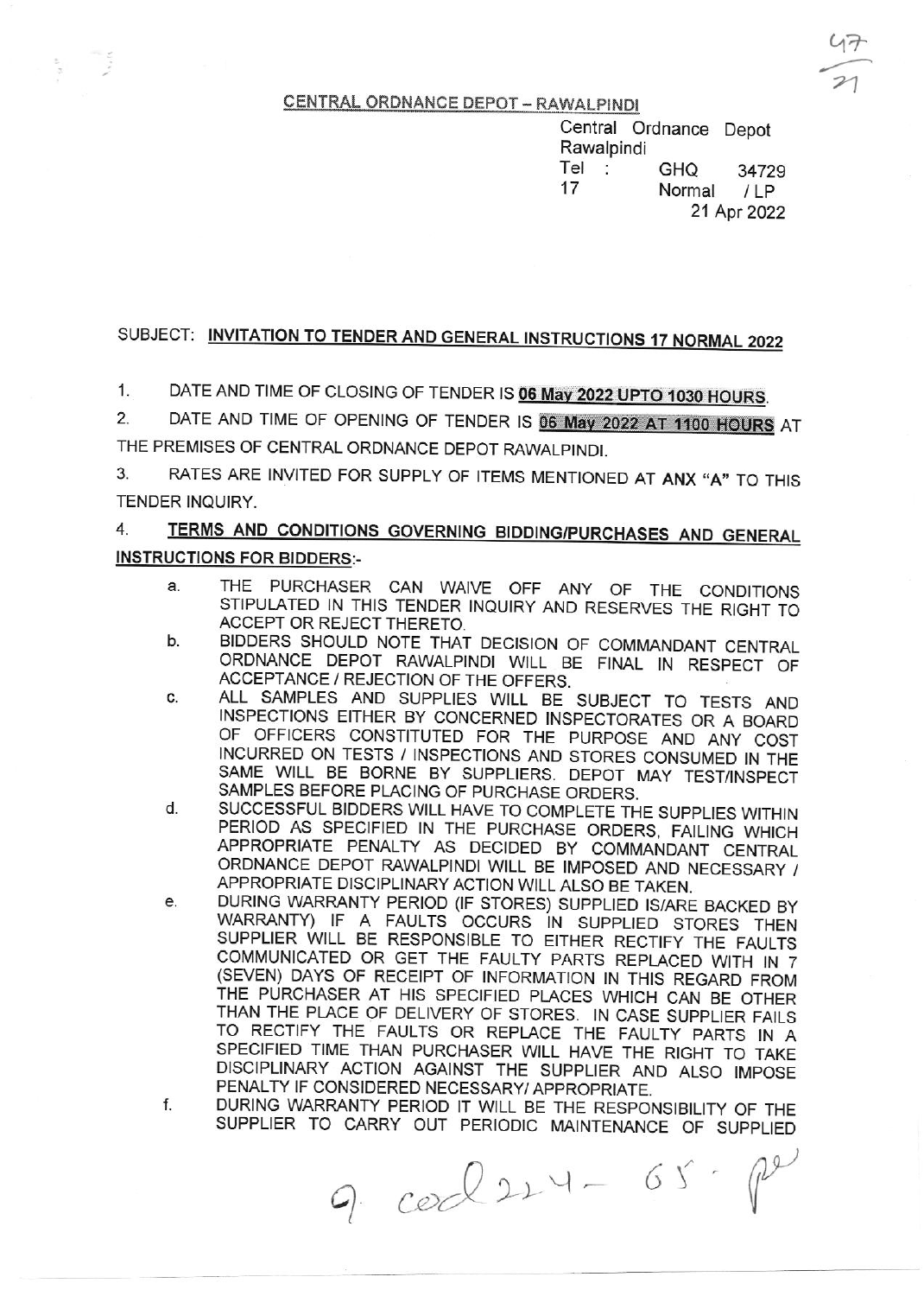STORES AS PRESCRIBED BY THE MANUFACTURERS FREE OF COST AT PURCHASER'S SPECIFIED PLACES WHICH CAN BE OTHER THAN THE PLACE OF DELIVERY OF STORES.

- SAMPLE AND STORE OFFERED WOULD BE BRAND NEW, UNUSED, AS g. PER APPROVED SPECIFICATIONS, DRAWING AND SAMPLES WHERE APPLICABLE.
- IN CASE OF AN ITEM HAS NO SPECIFICATIONS, DRAWING OR APPROVED h. SAMPLE THEN A BOARD OF OFFICERS APPOINTED FOR THE PURPOSE
- İ. j.

equis

- WILL DECIDE ITS ACCEPTABLE STANDARDS. k.
- MAKE / MODEL / BRAND AND COUNTRY OF ORIGIN OF STORES MUST BE Ь MENTIONED WHERE APPLICABLE.
- MANUFACTURER CERTIFICATE OF BRANDED ITEMS MUST BE PROVIDED. m.
- PRICES / RATES WILL BE QUOTED ON DELIVERY BASIS AT LOCATIONS n. AS MENTIONED IN PARA 4 ABOVE.
- PRICES / RATES QUOTED MUST BE INCLUSIVE OF ALL APPLICABLE o. TAXES / DUTIES.
- PRICES / RATES QUOTED MUST BE AS PER ACCOUNTING UNIT. p.
- MORE THAN ANY MANUFACTURE/MODEL MAY ALSO BE QUOTED GIVING q. SEPARATE PRICE OF EACH MANUFACTURE/MODEL.
- PRICES/RATES WILL BE QUOTED IN PAKISTANI CURRENCY. r.
- PRICES/RATES QUOTED WILL BE APPLICABLE TO COMPLETE ZONE.  $\mathbf{s}$
- PRICES / RATES QUOTED WILL BE VALID FOR SIX MONTHS FROM DATE t.

OF OPENING OF TENDERS.

- BID SECURITY / PERFORMANCE GUARANTEE MAY BE ASKED, IF  $\mathbf{u}$ REQUIRED. SUCCESSFUL BIDDERS WILL HAVE TO SUPPLY STORES AS PER PRICES / RATES QUOTED FOR SIX MONTHS FROM DATE OF OPENING OF TENDER'S OR ELSE APPROPRIATE DISCIPLINARY ACTION WILL BE TAKEN AGAINST THE FIRM.
- DRAWING OF SAMPLES FOR TEST/INSPECTION FOR ACCEPTANCE OF ٧. STORES TO BE SUPPLIED AGAINST PURCHASE ORDERS FOR TEST / INSPECTION PROCESSES WILL ONLY COMMENCE WHEN COMPLETE / ORDERED QUANTITIES HAS BEEN SUPPLIED.
- PART DELIVERY / PART PAYMENT WILL NOT BE ACCEPTED / MADE. W.
- PAYMENT WILL BE MADE AFTER ACCEPTANCE OF ORDERED STORES. Х.
- IF STORES ARE NOT DELIVERED WITHIN DELIVERY PERIOD, PENALTY у. WILL BE IMPOSED.
- ITEMS SHOULD BE PACKED PROPERLY AT THE TIME OF DELIVERY. Z.

#### 5. **SPECIAL INSTRUCTIONS.**

- AS FAR AS POSSIBLE PRICE(S) / RATE(S) MUST BE QUOTED AGAINST a. EACH ITEM, WHERE PRICES / RATES ARE NOT BEING QUOTED THIS SHOULD BE REFLECTED BY WORDS "NOT QUOTED".
- LIST OF STORE(S) (HARD COPY) WILL BE SUBMITTED DULY TYPED, (NOT b. HAND WRITTEN) SIGNED AND DULY STAMPED ON EACH PAPER OR ELSE OFFER WILL BE REJECTED.
- PRICES / RATES QUOTED MUST BE TYPED AND NOT HAND WRITTEN ON C. HARD COPY OR ELSE OFFER WILL BE REJECTED.
- QUOTED RATES ARE ONLY VALID ON FIRM'S LETTER HEAD. d.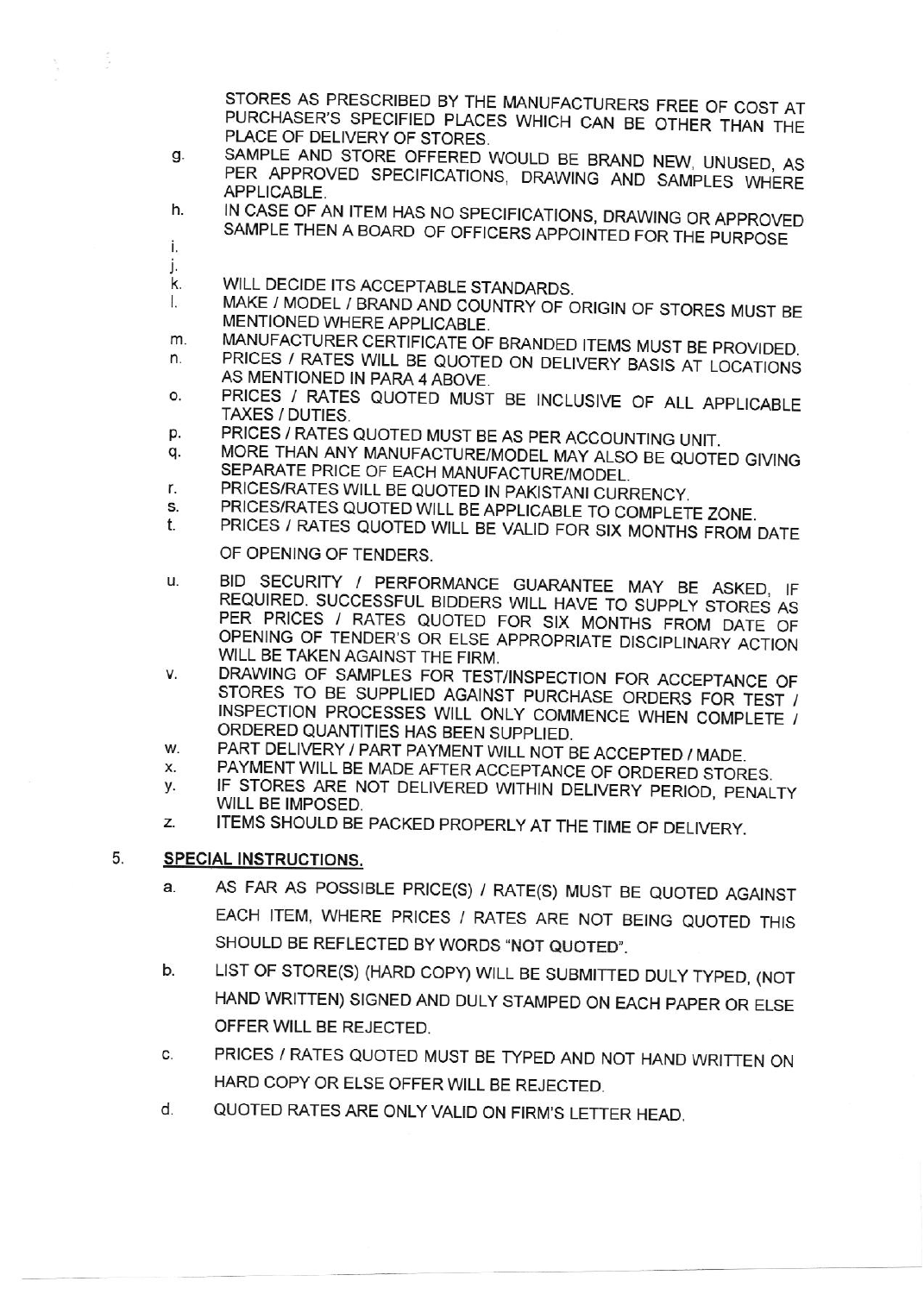- NO CHANGE SHOULD BE MADE IN SOFT COPY OF TENDER INQUIRY e. PROVIDED (LIST OF STORES AND BIDDERS SHOULD FILL PRICES) / RATES IN FRONT OF THE ITEMS WITHOUT DELETING / AMENDING ANY COLUMN / ROW AND WITHOUT DISTURBING THE SERIAL NUMBERS.
- THE BID AGAINST THE ITEMS SHALL COMPRISE TWO SEPARATE ENVELOPES. EACH ENVELOPE SHALL CONTAIN SEPARATELY THE FINANCIAL PROPOSAL AND THE TECHNICAL PROPOSAL.  $f<sub>r</sub>$
- THE ENVELOPES SHALL BE MARKED AS "FINANCIAL PROPOSAL" AND "TECHNICAL PROPOSAL" IN BOLD AND LEGIBLE LETTERS TO AVOID CONFUSION. INITIALLY, ONLY THE ENVELOPE MARXED "TECHNICAL PROPOSAL" SHALL BE OPENEDq.
- THE ENVELOPE MARKED AS "FINANCIAL PROPOSAL" SHALL BE OPENED AFTER ACCEPTANCE OF "TECHNICAL PROPOSAL". h

6. PURCHASER'S RIGHT. PURCHASER DOES NOT PLEDGE TO ACCEPT THE LOWEST OR ANY TENDER AND RESERVES THE RIGHT OF ACCEPTING THE WHOLE ORANY PART OF THE OFFER MADE.

7. DELIVERY OF TENDER. THE OFFER IS TO BE SUBMITTED AS PER PARA 5 OF THE TENDER INQUIRY.

8. DATE AND TIME OF RECEIPT OF TENDER. YOUR TENDER MUST REACH THISDEPOT/ DROPPED IN TENDER BOX PLACED AT FORT GATE COO RAWALPINDI BY TIME AND DATE AS SPECIFIED IN PARA 1 ABOVE. THIS OFFICE WILL NOT ACCEPT ANY EXCUSE OF DELAY OCCURRING IN POST. TENDERS RECEIVED AFTER THE APPOINTED / FIXED TIME WLL NOT BE ENTERTAINED, THE APPOINTED TIME WILL FALL ON NEXT WORKING DAY IN CASE OF CLOSED / FORCED HOLIDAY.

 $\sqrt{2}$ IEUTENANT COLONEL LOCAL PURCHASE OFFICER (MUNEEB KHALID)